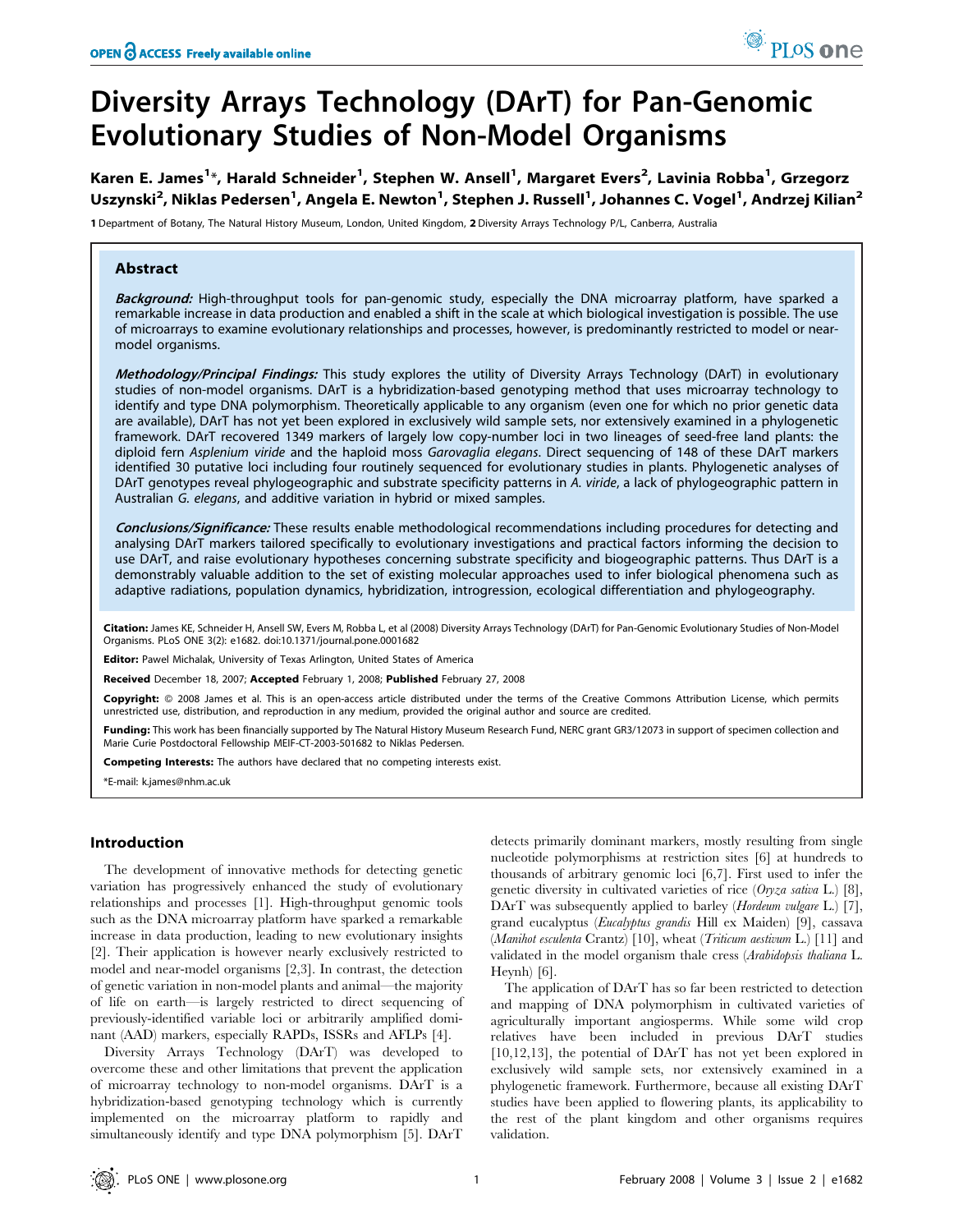To explore whether DArT data can contribute to characterising evolutionary patterns and processes, we selected two lineages of seed-free land plants that provide two distinct opportunities to infer evolutionary hypotheses and detect hybridization by employing DArT: 1) the evolution of substrate specificity in the diploid fern Asplenium viride L. and 2) the phylogeography of the haploid moss Garovaglia elegans Dozy & Molk. Hampe ex Bosch & Sande Lac. These organisms were selected based on accessibility to well-preserved plant material and prior knowledge obtained by studying these organisms using conventional molecular evidence (allozymes and/or DNA sequencing). Furthermore, evolutionary interpretations have been hampered in both organisms by low DNA sequence diversity of a small number of selected loci.

# Materials and Methods

## Preparation and evaluation of DArT Discovery Libraries

Independent DArT discovery arrays were constructed for two 16-specimen study groups: (1) 14 specimens of the diploid fern Asplenium viride, one specimen of diploid A. trichomanes L. to polarize genetic structuring within A. viride and one specimen of their naturally derived allotetraploid hybrid, A. adulterinum J. Milde [14], and (2) 15 specimens of the haploid moss Garovaglia elegans, collected from various locations in Australia and New Guinea, and one specimen of G. powellii Mitt. for polarization (Tables 1 and 2). At least 1  $\mu$ g of total genomic DNA was extracted from silica gel desiccated (Asplenium) or air dried (Garovaglia) leaf material using a modification of the standard CTAB procedure [15] as specified in Trewick et al. [16] except that extractions were incubated in 500 µL CTAB buffer, 50 µl sarkosyl and 10 µl proteinase-K and purified by phenol-chloroform extraction. DNA quantity, quality and competence for restriction endonuclease digestion were confirmed by visualizing  $2 \mu L$  of total genomic DNA alongside  $2 \mu L$  of *MseI* restriction digested total genomic DNA by agarose gel electrophoresis and ethidium bromide staining. Genomic representations were produced from a mixture of either Asplenium or Garovaglia DNA samples according to Wenzl et al. [7]. Libraries were prepared as described [7,8] either directly from PCR amplification products or from normalized amplification products subtracted using a modified version of suppression subtractive hybridization (SSH) [17] as described below. Polymorphic markers detected on the Asplenium and Garovaglia discovery arrays were re-arrayed onto ''genotyping arrays'' to enable genotyping of the individual samples. The *in vivo* genomic copy number of each DArT marker was approximated by hybridizing un-amplified metagenomic DNA to each genotyping array.

#### Genotyping and analysis of DArT images

The genotypes of all individual Asplenium and Garovaglia samples were scored as absence/presence for 444 and 905 markers, respectively, and formatted as a binary data matrix (Table S1). The reproducibility of the two DArT genotyping arrays was examined by independent assay using the same DNA. The genotyping of genomic representations of individual samples was performed substantially as described [7], with the exception that the polylinker fragment (reference in DArT assay) was labelled with FAM instead of Cy5 dye. Arrays were scanned with  $10 \mu m$ resolution at 543 nm (Cy3) and 488 nM (FAM) on a LS300 confocal laser scanner (Tecan, Grödig, Austria) as described in Akbari et al. [11]. Array images were analyzed with DArTsoft 7.4 (Diversity Arrays Technology P/L, Canberra, Australia). The program automatically recognized array features using a seededregion-growth algorithm and reported, for each fluorescent channel, the average and standard deviation (SD) of pixel intensities within and around each array feature, the fraction of saturated pixels within each feature and the number of pixels of each feature, amongst other parameters (C. Cayla, personal communication). Clones with variable relative hybridization intensity across slides were subjected to fuzzy k-means clustering to convert relative hybridization intensities into binary scores (presence vs. absence). The quality of each marker was then determined using several parameters including 1) p-value, the variance of the relative target hybridization intensity between allelic states as a percentage of the total variance, 2) call rate, the percentage of DNA samples with binary (1 or 0) allele calls and 3) reproducibility, the fraction of concordant calls for replicate assays (C. Cayla, personal communication). Samples with cluster membership probability calculated by DArTsoft's clustering algorithm below the threshold of 0.8 were not classified (''X''). The frequencies of Asplenium and Garovaglia DArT markers with at least one X score across the sample set were 178 and 1 respectively. This discrepancy may be explained by differences in ploidy between Asplenium (diploid sporophyte) and Garovaglia (haploid gametophyte) because scoring efficiency would be expected to diminish as a result of intermediate signal intensities corresponding to copy number variation in polyploid samples. Indeed, the majority (56%) of X scores in the *Asplenium* data set were detected in the genotype of the known allotetraploid F1 hybrid sample of A. adulterinum.

#### Suppression subtractive hybridization (SSH)

SSH was performed using a modification of the protocol given by Diatchenko et al. [17]. Asplenium viride sample Avi284b and G. elegans ssp. dietrichiae sample Gel6504 were selected arbitrarily as subtraction drivers for the Asplenium and Garovaglia experiments respectively. The following different mixtures (''testers'') of Asplenium and Garovaglia samples were used: Asplenium tester 1 (all A. viride amplification products excluding the driver Avi284b), Asplenium tester 2 (all Asplenium amplification products excluding the driver Avi284b) and Garovaglia tester (all Garovaglia amplification products excluding the driver Gel6504). All Asplenium and Garovaglia tester and driver digestion products were phenol chloroform extracted, isopropanol precipitated and resuspended in deionized water. Digested testers were ligated to adapters with either Core 1 or Core 2, corresponding to the relevant digesting enzymes, in separate reactions (Table 3). Subtraction was carried out in either one or two stages. 600 ng driver was mixed with 20 ng tester-Core 1 and 20 ng tester-Core 2, isopropanol precipitated and resuspended in Subtraction Hybridization Buffer (50 mM HEPES pH 8.3, 0.5 M NaCl, 0.02 M EDTA pH 8.0, 10% PEG 8000 w/v). The dissolved pellet was denatured and hybridized for 5 hr at  $68^{\circ}$ C (for two-stage subtraction, 300ng freshly denatured driver was added and hybridized for a further  $5$  hr at  $68^{\circ}$ C). Subtraction products were used as a template in an amplification reaction using Core 1 and 2 primers (Core  $1\,5'$ -GAGTAGTGCCAGAACGGTC-3', Core 2 5'-TCGTAGAC-TGCGTATCCG-3').

## Quantitative evaluation of DArT data

Polymorphism information content (PIC) [18], P and Q, reproducibility and call rate (C. Cayla, personal communication) were examined for both Asplenium and Garovaglia datasets to assess the distribution and reliability of hybridization (Table S1). The distribution of *Asplenium* DArT polymorphisms was examined on a per species basis according the following four categories: A. trichomanes private, A. viride private, A. trichomanes/A. viride shared, or A. viride "X"s but no "1"s. The A. adulterinum genotype was excluded from this process, as it contained polymorphisms shared by and private to both A. viride and A. trichomanes. Also excluded were 84 subtraction-derived DArT markers in the Asplenium data set that displayed an identical scoring pattern across all samples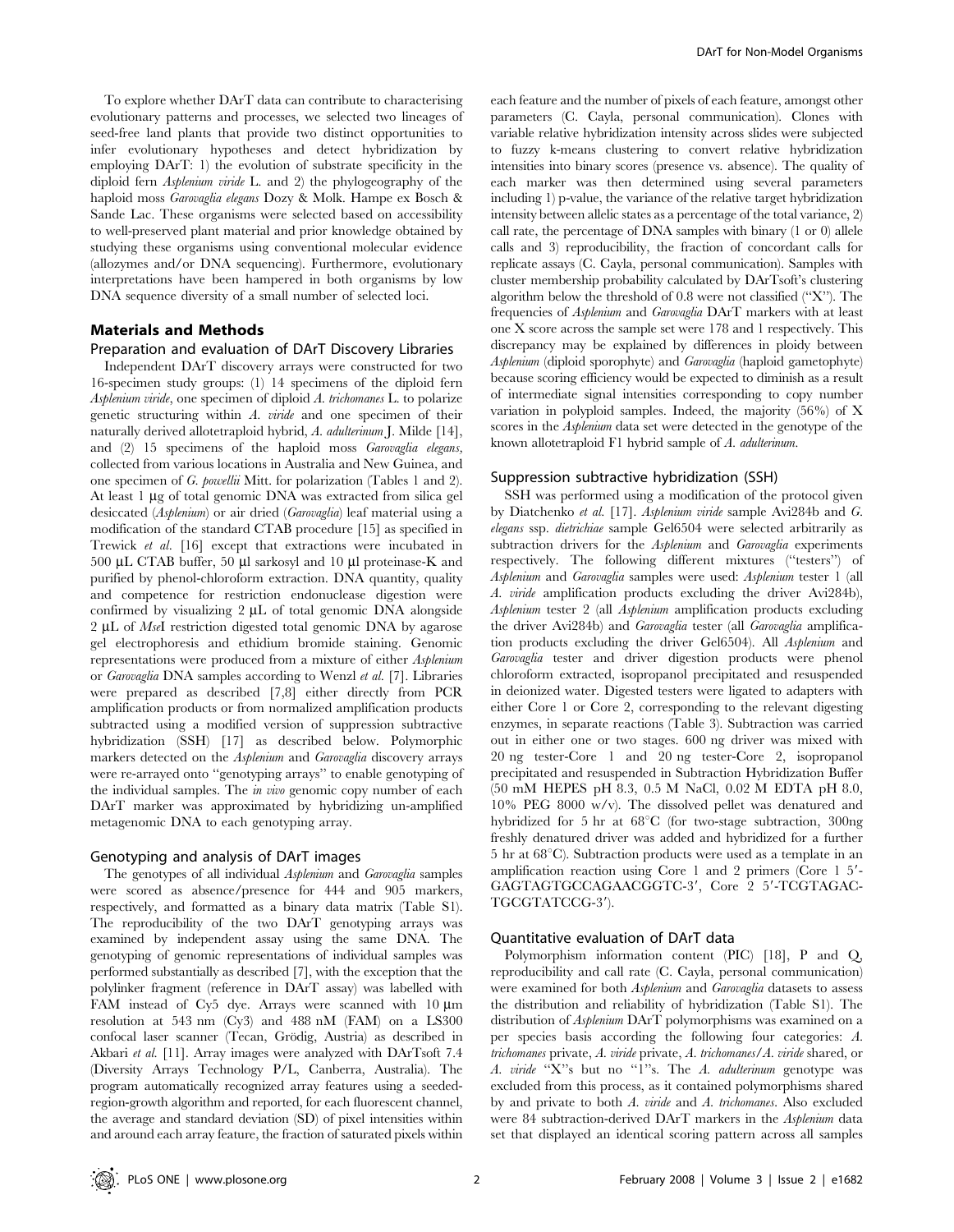Table 1. Asplenium samples used in this study with voucher information, collecting locality, substrate specificity, ploidy level and GenBank accession numbers.

| sample                         | voucher info.                | locality    | substrate         | ploidy | $trnL-F$ | rps4-trnS | pgiC             |
|--------------------------------|------------------------------|-------------|-------------------|--------|----------|-----------|------------------|
| Asplenium viride L.            |                              |             |                   |        |          |           |                  |
| Avi69                          | 69 $(BMa)$                   | France      | limestone         | di-    | EF645609 | EF645625  | EF645641         |
| Avi70                          | 70C (BM <sup>a</sup> )       | Norway      | limestone         | di-    | EF645602 | EF645618  | EF645634         |
| Avi169                         | not vouchered                | Norway      | serpentine        | di-    | EF645604 | EF645620  | EF645636         |
| Avi245                         | 245(6) $(BM^a)$              | Morocco     | limestone         | di-    | EF645608 | EF645624  | EF645640         |
| Avi255                         | 255C (BM <sup>a</sup> )      | Canada      | limestone         | di-    | EF645598 | EF645614  | EF645630         |
| <b>Avi268</b>                  | 268 ( $BMa$ )                | Austria     | limestone         | di-    | EF645600 | EF645616  | EF645632         |
| Avi272                         | 272C $(BMa)$                 | Austria     | serpentine        | di-    | EF645603 | EF645619  | EF645635         |
| <b>Avi281</b>                  | 281 (BM <sup>a</sup> )       | Croatia     | limestone         | di-    | EF645601 | EF645617  | EF645633         |
| Avi284a                        | $284(1)$ (BM <sup>a</sup> )  | Austria     | magnesit          | di-    | EF645606 | EF645622  | EF645638         |
| Avi284b                        | $284A(2)$ (BM <sup>a</sup> ) | Austria     | magnesit          | di-    | EF645607 | EF645623  | EF645639         |
| Avi288 <sup>b</sup>            | 288 (BM <sup>a</sup> )       | Switzerland | serp.-lime. cqlm. | di-    | EF645610 | EF645626  | EF645642         |
| Avi289 <sup>b</sup>            | 289 ( $BMa$ )                | Switzerland | serp.-lime. cqlm. | di-    | EF645611 | EF645627  | EF645643         |
| Avi291                         | 291A (BM <sup>a</sup> )      | UK          | serpentine        | di-    | EF645605 | EF645621  | EF645637         |
| <b>Avi293</b>                  | 293A $(BMa)$                 | Canada      | limestone         | di-    | EF645599 | EF645615  | EF645631         |
|                                | Asplenium trichomanes L.     |             |                   |        |          |           |                  |
| Atr120                         | 120 $(BM^a)$                 | Canada      | unknown           | di-    | EF645613 | EF645629  | EF645644         |
| Asplenium adulterinum J. Milde |                              |             |                   |        |          |           |                  |
| Aad79                          | 79B $(BMa)$                  | Austria     | serpentine        | tetra- | EF645612 | EF645628  | N/A <sup>c</sup> |

aUnmounted specimens in the Molecular Lab Herbarium.

b<br>Avi288 and Avi289 were included in the Asplenium metagenome for the discovery, typing and quantitative evaluation of DArT markers, but were excluded from subsequent analyses due to substrate ambiguity.

<sup>C</sup>As expected for an allopolyploid hybrid, the nuclear locus pgiC exhibits heterozygosity at the DNA sequence level and was thus not submitted to GenBank. doi:10.1371/journal.pone.0001682.t001

(this pattern did not match any known geographic patterns or systematic relationships and, when these 84 markers were included in a comparison of the diversity patterns between subtracted and non-subtracted genomic representations, substantial differences in inferred relationships were observed). Samples Avi288 and Avi289 were also excluded due to substrate ambiguity. The distribution of Garovaglia DArT polymorphisms was similarly examined on a per species basis according the following four categories: G. powellii private, G. elegans ssp. dietrichiae (Australia) private, G. elegans ssp. elegans and G. elegans fo. latifolia (Papua New Guinea) shared, or unassignable by taxonomy or geography. The G. elegans sample Gel6434 was excluded from this process, as it was derived from a mixed-taxon cushion, containing individuals of both G. elegans ssp. dietrichiae and G. powellii.

#### Direct sequencing of chloroplast and nuclear loci

For Asplenium, total genomic DNA was extracted from silica desiccated leaf material as described above. The following portions of the chloroplast genome were amplified by the polymerase chain reaction: the combined  $tmL_{\text{CAA}}$  gene and  $tmL$ -trn $F_{\text{GAA}}$  intergenic spacer (IGS) region (trnL-F), using primers FERN1 [16] and F [19] as specified in Trewick *et al.* [16] and the combined  $rps4$  gene and  $rps4$ -trnS( $_{\text{GAA}}$ ) IGS region ( $rps4$ -trnS) following the primers and conditions specified in Schneider et al. [20]. Exons 14 to 16 of the single-copy nuclear locus pgiC were amplified using primers 14F and  $16R$  according to Ishikawa et al. [21]. Bidirectional cycle sequencing was carried out on an ABI 3730 capillary DNA sequencer using ABI PRISM BigDye Terminator Cycle Sequencing Ready Reaction Kit (Perkin-Elmer) and the same primers used for amplification. Sequence contigs were assembled and automatically aligned with subsequent manual corrections using SeqMan and MegAlign respectively (v. 6.00 Lasergene, DNAstar, Madison, WI, USA). For *Garovaglia*, total genomic DNA was extracted using a modification of the standard CTAB procedure [15] as specified in Pedersen and Newton [22]. The chloroplast encoded  $tmG(<sub>UCC</sub>)$ intron (trnG) was amplified, sequenced and aligned using primers and conditions as specified in Pedersen and Newton [22]. All sequences were deposited in GenBank (Tables 1 and 2).

#### Direct sequencing of selected DArT markers

Inserts and part of the polylinker region were amplified for a representative selection of 96 DArT marker clones from each study using M13 forward and reverse primers as reported in Jaccoud et al [8]. Amplification products were bidirectionally sequenced as described above using the same primers used for amplification. Successful sequence reads were obtained for 74 Asplenium and 74 Garovaglia DArT markers. Sequence contigs were assembled (vectors removed) and aligned as described above. All sequences were deposited in GenBank (Table S1).

#### Sequence similarity searches and redundancy estimates

Each of the 148 DArT marker sequences were queried against 1) all other sequenced DArT markers in the same study and 2) GenBank (www.ncbi.nlm.nih.gov) to identify putative sequence identities using the Basic Local Alignment Search Tool [23] for nucleotides (blastn) and translated to proteins (tblastx). For inclusion in Tables S1 and 4 we applied an arbitrary maximum expect value of  $10^{-4}$  and an arbitrary minimum of 70% identity at the nucleotide sequence level or two or more alignments to the same locus/function in different plant species.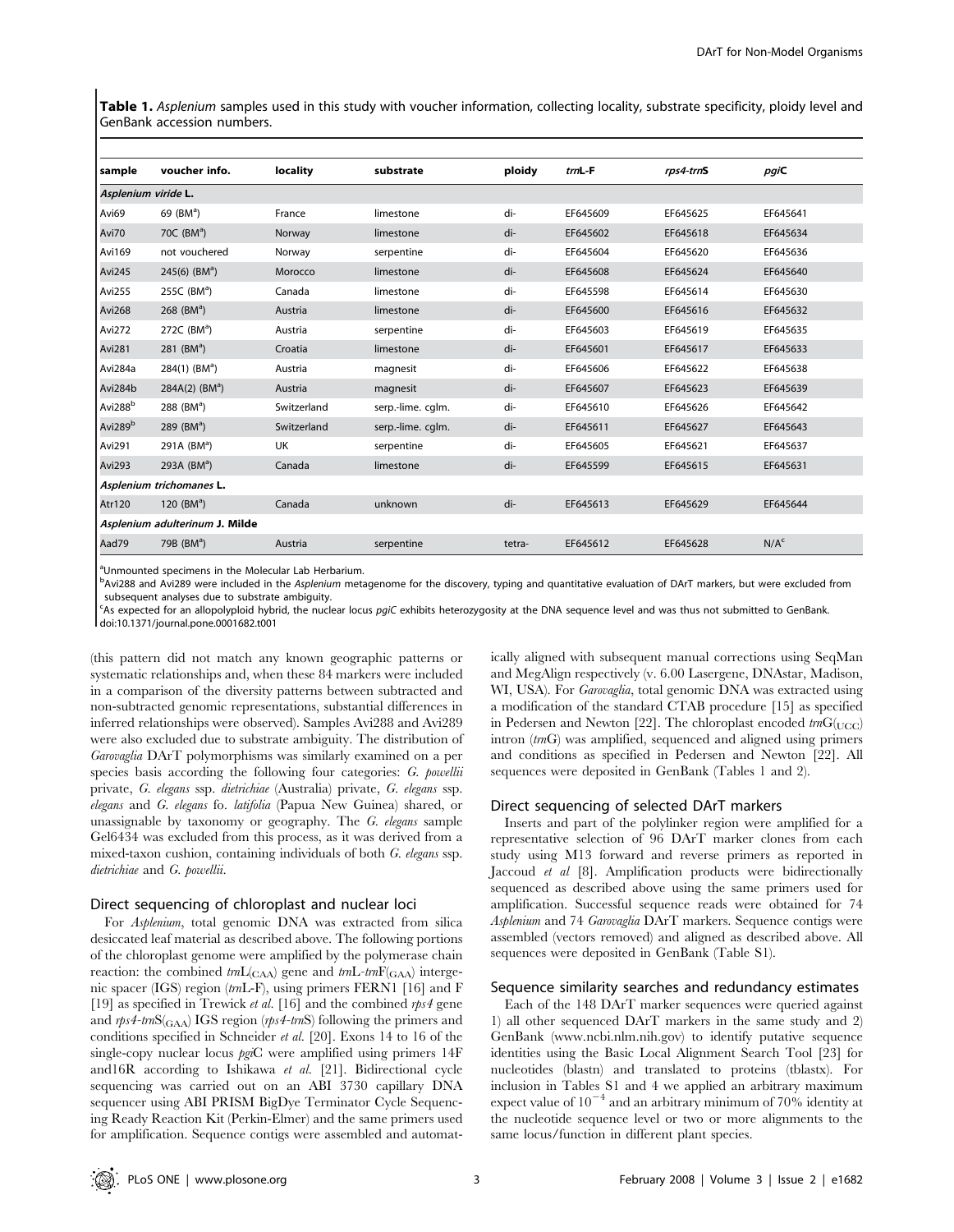Table 2. Garovaglia samples used in this study with voucher information, collecting locality, substrate specificity, ploidy level and GenBank accession numbers.

| sample                                                                                      | voucher info                     | locality         | trnG          |  |  |
|---------------------------------------------------------------------------------------------|----------------------------------|------------------|---------------|--|--|
| Garovaglia elegans (Dozy & Molk.) Bosch & Sande Lac. subsp. dietrichiae (Müll. Hal.) During |                                  |                  |               |  |  |
| Gel5465                                                                                     | Newton 5465 $(BM1)$              | Australia        | DQ194243      |  |  |
| Gel6446                                                                                     | Newton $6446$ (BM <sup>1</sup> ) | Australia        | EF551190      |  |  |
| Gel6434 <sup>a</sup>                                                                        | Newton $6434$ (BM <sup>1</sup> ) | Australia        | not sequenced |  |  |
| Gel6485                                                                                     | Newton $6485$ (BM <sup>1</sup> ) | Australia        | not sequenced |  |  |
| Gel6504                                                                                     | Newton $6504$ (BM <sup>1</sup> ) | Australia        | EF551192      |  |  |
| Gel6516                                                                                     | Newton $6516$ (BM <sup>1</sup> ) | Australia        | EF551196      |  |  |
| Gel6520                                                                                     | Newton $6520$ (BM <sup>1</sup> ) | Australia        | EF551193      |  |  |
| Gel6524                                                                                     | Newton $6524$ (BM <sup>1</sup> ) | Australia        | EF551198      |  |  |
| Gel6532                                                                                     | Newton $6532$ (BM <sup>1</sup> ) | Australia        | EF551191      |  |  |
| Gel6547                                                                                     | Newton 6547 $(BM^1)$             | Australia        | EF551197      |  |  |
| Gel6550                                                                                     | Newton $6550$ (BM <sup>1</sup> ) | Australia        | EF551194      |  |  |
| Gel6560                                                                                     | Newton $6560$ (BM <sup>1</sup> ) | Australia        | EF551195      |  |  |
| Garovaglia elegans subsp. elegans (Müll. Hal.) During                                       |                                  |                  |               |  |  |
| Gel42.588                                                                                   | Sloover 42.588 (NY)              | Papua New Guinea | EF551189      |  |  |
| Garovaglia elegans fo. latifolia (E.B. Bartram) During                                      |                                  |                  |               |  |  |
| Gel40397                                                                                    | Streimann 40397 (NY)             | Papua New Guinea | EF551188      |  |  |
| Gel40482                                                                                    | Streimann 40482 (NY)             | Papua New Guinea | EF551187      |  |  |
| Garovaglia powellii ssp. muelleri (Hampe) During                                            |                                  |                  |               |  |  |
| Gpo6496                                                                                     | Newton 6496 $(BM^1)$             | Australia        | DQ194245      |  |  |
|                                                                                             |                                  |                  |               |  |  |

<sup>a</sup>Gel6434 was discovered to be derived from a mixed-taxon cushion containing individuals of both G. elegans ssp. dietrichiae and G. powelli. doi:10.1371/journal.pone.0001682.t002

# Phylogenetic analyses of DArT data and DNA sequence data

Because the standard DArT protocol (DNA not sheared, not subtracted) yielded the most consistent data across plates and also produced the greatest number of DArT markers of any of the treatments, only DArT markers produced using the standard treatment were used in phylogenetic analyses. Asplenium samples Avi288 and Avi289 were excluded due to substrate ambiguity (Table 1). To infer relationships, a binary matrix was generated in which absence (0) or presence (1) of DNA fragments was scored (Table S1). Both DArT data sets (Asplenium and Garovaglia) were analysed using principal component analyses (PCA) and principal coordinate analyses (PCoA) with Euclidean distances using the software packages PAST [24] and MVSP (Kovach Computing, Pentraeth, UK). In the case of Garovaglia data, a hierarchical PCoA procedure was performed in which the most distant specimens were excluded step-by-step to obtain a higher resolution in the scatter plots for the more closely related specimens. Phylogeny reconstructions were carried out using either distance-based approaches with LogDet and Nei-Li distance corrections or character based approaches, for example Bayesian inference of phylogeny with the MK1 model, maximum parsimony with equally weighted and unordered characters. NeighborNet analyses were employed to explore putative alternative relationships. Evolution of substrate specificity was reconstructed using the consensus topology based on all trees sampled from the plateau phase of the Bayesian analyses carried out with MrBayes. Both maximum parsimony and maximum likelihood approaches were applied to reconstruct changes in substrate preferences. These analyses were carried out with the appropriate software MacClade [25], Mesquite [25], MrBayes [26], PAUP\* 4.0 [27], Splitstree

| Dpnll       | Core 1 | GATCGACCGTTCTGGCA annealed to CTGAGTAGTGCCAGAACGGTC  |
|-------------|--------|------------------------------------------------------|
|             | Core 2 | GATCCGGATACGCAGTCTA annealed to CCTCGTAGACTGCGTATCCG |
| HpyCH4IV    | Core 1 | GCGACCGTTCTGGCA annealed to CTGAGTAGTGCCAGAACGGTC    |
|             | Core 2 | CGCGGATACGCAGTCTA annealed to CCTCGTAGACTGCGTATCCG   |
| <b>Msel</b> | Core 1 | TAGACCGTTCTGGCA annealed to CTGAGTAGTGCCAGAACGGTC    |
|             | Core 2 | TACGGATACGCAGTCTA annealed to CCTCGTAGACTGCGTATCCG   |
| l Niaill    | Core 1 | CTGAGTAGTGCCAGAACGGTCCATG annealed to GACCGTTCTGGCA  |
|             | Core 2 | CCTCGTAGACTGCGTATCCGCATG annealed to CGGATACGCAGTCTA |

#### Table 3. Subtraction adapters (5' to 3').

doi:10.1371/journal.pone.0001682.t003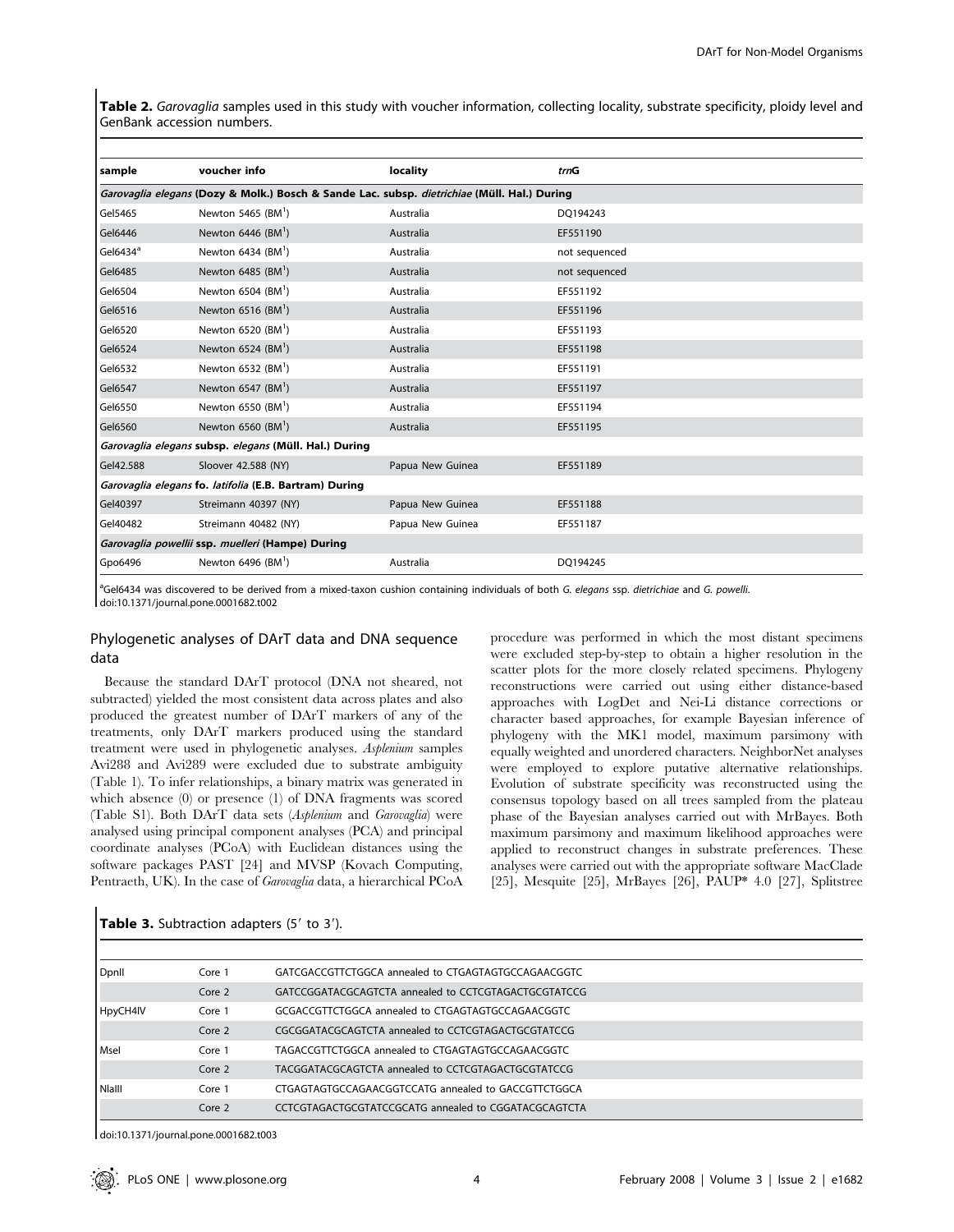Table 4. Predicted locus/function for sequenced DArT markers with  $>$  70% identity to one or more GenBank sequences or ( $a$  and)  $>1$  plant species hit for the same function.

| <b>DArT</b><br>marker | length | predicted function or locus                                                                |
|-----------------------|--------|--------------------------------------------------------------------------------------------|
| Asplenium             |        |                                                                                            |
| 2 B <sub>8</sub>      | 442bp  | expressed gene (similarity to cDNA, mRNA and/or<br>protein) <sup>a</sup>                   |
| 2 G20                 | 581    | expressed gene (possible retrotransposon)                                                  |
| 2 H15                 | 691    | cyclophilin-like protein (CYP20) <sup>a</sup> (redundant with<br>Asplenium 8 E23)          |
| 2 K16                 | 708    | Hcr2                                                                                       |
| 2 M <sub>10</sub>     | 852    | expressed gene (similarity to cDNA, mRNA and/or<br>protein) <sup>a</sup>                   |
| 3 122                 | 704    | expressed gene (similarity to cDNA, mRNA and/or<br>protein)                                |
| 4 A18                 | 537    | GGPP synthase                                                                              |
| 5 H4                  | 460    | methyltransferase <sup>a</sup>                                                             |
| 7 E12                 | 627    | eukaryotic translation initiation factor 3B (EIF3B) <sup>a</sup>                           |
| 7 M10                 | 640    | cyc07 and/or rps3 <sup>a</sup>                                                             |
| 7 O5                  | 527    | expressed gene (similarity to cDNA, mRNA and/or<br>protein)                                |
| 8 E23                 | 698    | cyclophilin-like protein (CYP20) <sup>a</sup> (redundant with<br>Asplenium 2 H15)          |
| 8 H10                 | 340    | glutamine synthetase <sup>a</sup>                                                          |
| 12 D11                | 101    | Chloroplast-encoded trnK-psbA-trnH <sup>a</sup>                                            |
| 12 G13                | 146    | glyceraldehyde-3-phosphate dehydrogenase <sup>a</sup>                                      |
| 12 H16                | 124    | Mitochondrial pseudogene rpl2                                                              |
| 13 F23                | 173    | carbohydrate transporter                                                                   |
| 16 C <sub>20</sub>    | 123    | expressed gene (similarity to cDNA, mRNA and/or<br>protein) <sup>a</sup>                   |
| Garovaglia            |        |                                                                                            |
| 1 D19                 | 637    | expressed gene, protein binding function <sup>a</sup> (redundant<br>with Garovaglia 5 C20) |
| 1 E5                  | 382    | structural maintenance of chromosomes I (SMCI) <sup>a</sup>                                |
| 1 K11                 | 279    | kinase                                                                                     |
| 3 D6                  | 333    | expressed gene (similarity to cDNA, mRNA and/or<br>protein)                                |
| 4 M15                 | 448    | protein kinase <sup>a</sup>                                                                |
| 4 P4                  | 292    | expressed gene (similarity to cDNA, mRNA and/or<br>protein)                                |
| 5 C <sub>20</sub>     | 635    | expressed gene, protein binding function <sup>a</sup> (redundant<br>with Garovaglia 1 D19) |
| 6 H <sub>21</sub>     | 598    | expressed gene (similarity to cDNA, mRNA and/or<br>protein)                                |
| 7 H9                  | 693    | biotin synthase                                                                            |
| 9 K13                 | 649    | Chloroplast-encoded16s rRNA gene <sup>a</sup>                                              |
| 12 F16                | 155    | polyribonucleotide nucleotidyltransferase (3'RNAse) <sup>a</sup>                           |
| 13 B <sub>20</sub>    | 138    | histidine kinase <sup>a</sup>                                                              |
| 14 O1                 | 118    | expressed gene (similarity to cDNA, mRNA and/or<br>protein)                                |
| 14 018                | 201    | sugar transporter <sup>a</sup>                                                             |

DArT markers are identified by discovery array plate number and location (row, column) in Table S1.

doi:10.1371/journal.pone.0001682.t004

[28], Tracer [29], and Treecon [30]. DNA sequence data were assembled and aligned using the Lasergene software package (DNASTAR, Madison, WI, USA) and MacClade. Phylogenetic hypotheses based on sequence data were generated using PAUP and MrBayes.

## Results

The frequencies of polymorphic markers detected on the Asplenium and Garovaglia discovery arrays were 6% and 15% respectively, resulting in 444 and 905 polymorphic markers recovered respectively (Table 5). The reproducibility of the two DArT genotyping arrays was successfully validated by independent assays from the same DNA (unpublished data). The polymorphism information content [18] for each marker is shown in Table S1; with average PIC (0.21 for Asplenium, 0.25 for Garovaglia), lower than expected for randomly chosen bi-allelic loci (0.50) and lower than in previous DArT studies in barley (0.38) [7] and cassava (0.42) [10].

To examine taxonomic specificity of DArT markers and to evaluate DArT protocol variables, especially enrichment by suppression subtractive hybridization (SSH), Asplenium and Garovaglia DArT markers (Table S1) were classified according to their distribution among species. Asplenium DArT markers were distributed as follows: A. trichomanes private (65%), A. viride private (16%), A. trichomanes/A. viride shared (13%) and A. trichomanes/A. viride putatively shared (present in  $A$ . trichomanes, "X" in  $A$ . viride, 5%). Garovaglia DArT marker presence was distributed as follows: G. powellii private (30%), G. elegans ssp. dietrichiae private (33%), G. elegans ssp. elegans and/or G. elegans fo. latifolia private (19%) unassignable by taxonomy (18%).

The fraction of Asplenium DArT markers in each of these categories varied according to treatment: DArT markers derived from the pooled Asplenium metagenome using the standard DArT protocol (no shearing, no SSH) (*Asplenium* plates  $1-6$ , n = 103) were distributed as follows: A. trichomanes private (58%), A. viride private (12%), A. trichomanes/A. viride shared (20%) and A. trichomanes/A. viride putatively shared (10%). By contrast, DArT markers derived solely from A. viride genomic DNA driver Avi284b (Asplenium plates 7–8,  $n = 22$ ) were enriched for A. viride private (50%) and A. trichomanes/A. viride shared  $(50\%)$  polymorphisms. In the reverse treatment, A. viride Avi284b genomic DNA was subtracted from the pooled Asplenium metagenome (Asplenium plates 11–12 & 15–16,  $n = 193$  and the resulting dataset was enriched for A. trichomanes private polymorphisms (86%). Lastly, when A. viride Avi284b genomic DNA was subtracted from a sub-metagenome containing only A. viride genomic DNA samples except Avi284b (Asplenium plates 9–10 & 13–14,  $n = 35$ ), the proportion of A. trichomanes private polymorphisms was reduced (9%) and A. viride private polymorphisms increased (71%).

The fraction of Garovaglia DArT markers in each category also varied according to treatment: DArT markers derived from the pooled Garovaglia metagenome using the standard DArT protocol (no shearing, no SSH, *Garovaglia* plates  $1-8$ ,  $n = 262$ ) were distributed as follows: G. powellii private (15%), G. elegans ssp. dietrichiae private (32%), G. elegans ssp. elegans and/or G. elegans fo. latifolia private (31%) or unassignable by taxonomy or geography (23%). By contrast, DArT markers derived solely from G. elegans genomic DNA driver Gel $6504$  (*Garovaglia* plates 15–16, n = 55) were enriched for G. elegans ssp. dietrichiae private (35%) and G. elegans ssp. elegans and/or G. elegans fo. latifolia private (42%) polymorphisms. In the reverse treatment, G. elegans Gel6504 genomic DNA was subtracted from the pooled Garovaglia metagenome (*Garovaglia* plates  $9-14$ ,  $n = 413$ ) and the resulting dataset was enriched for G. powellii private polymorphisms (44%).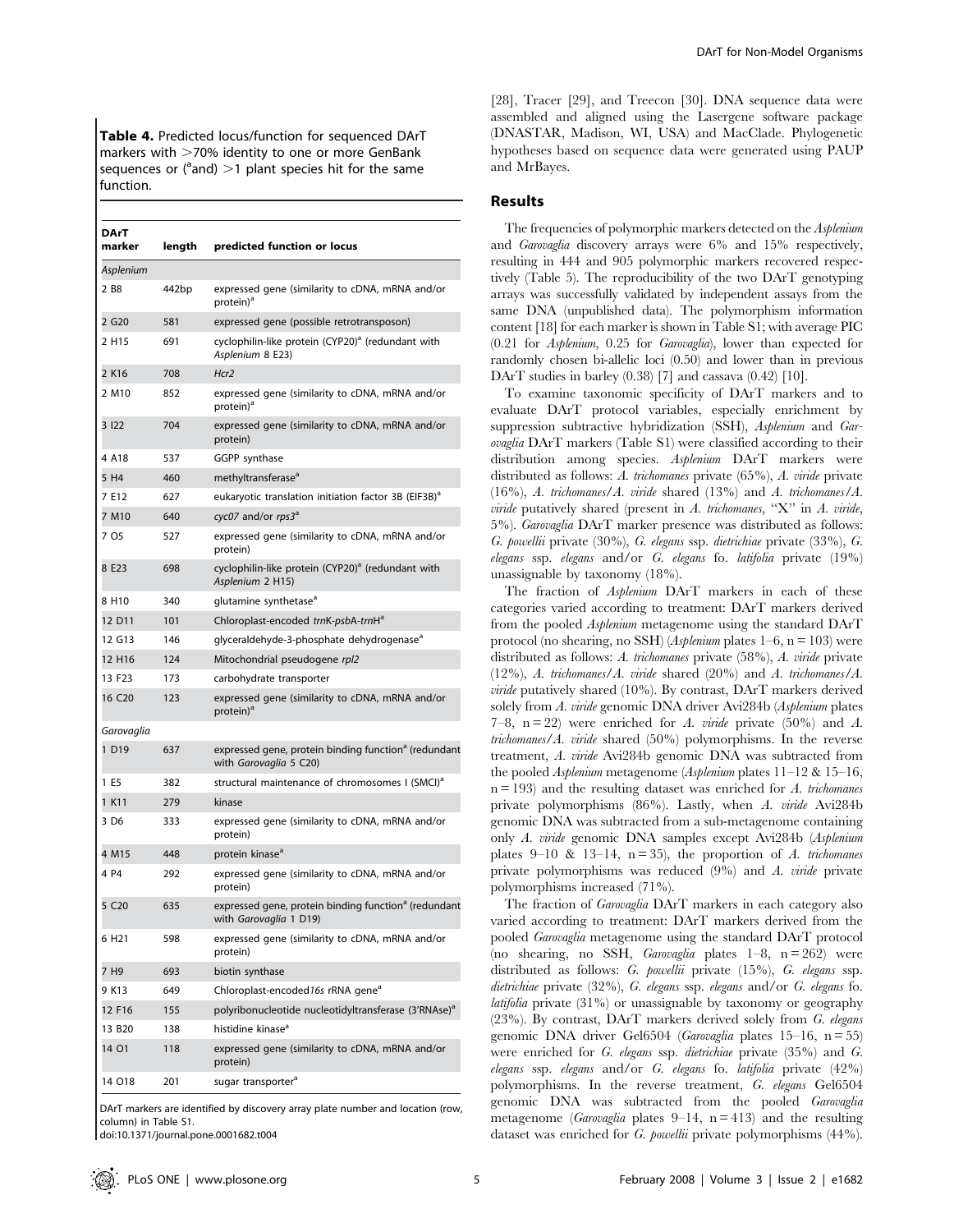Table 5. Summary of quantitative evaluation of Asplenium and Garovaglia DArT markers (for individual markers see Table S1).

|                                       | Asplenium   |            |            | Garovaglia |            |            |  |
|---------------------------------------|-------------|------------|------------|------------|------------|------------|--|
|                                       | no SSH      | <b>SSH</b> | total      | no SSH     | <b>SSH</b> | total      |  |
| sheared                               | no          | yes        | ٠          | no         | yes        | ٠          |  |
| clones tested for polymorphism        | 3072        | 3072       | 6144       | 3840       | 2304       | 6144       |  |
| polymorphic (DArT) markers recovered  | 126         | 318        | $444^a$    | 420        | 485        | 905        |  |
| frequency of polymorphism             | 0.04        | 0.08       | 0.06       | 0.11       | 0.21       | 0.15       |  |
| average reproducibility               | 97.85       | 97.63      | 97.71      | 98.73      | 99.3       | 99.03      |  |
| average call rate                     | 99.68       | 99.61      | 99.64      | 99.54      | 99.75      | 99.65      |  |
| average PIC                           | 0.24        | 0.19       | 0.21       | 0.27       | 0.23       | 0.25       |  |
| DArT markers sequenced (attempted)    | 36(49)      | 38(47)     | 74 (96)    | 36(49)     | 38 (47)    | 74 (96)    |  |
| ave. length of sequenced DArT markers | 539         | 176        | 344        | 480        | 182        | 327        |  |
| DArT marker length range              | $292 - 852$ | $82 - 565$ | $82 - 852$ | 279-789    | $37 - 649$ | $37 - 789$ |  |
| frequency of redundancy               | 0.2         | 0.31       | 0.26       | 0.14       | 0.47       | 0.31       |  |

<sup>a</sup>For distribution and phylogenetic analyses, 84 of the 444 Asplenium DArT markers that displayed an identical scoring pattern across all samples analysed were excluded (see Materials and Methods).

doi:10.1371/journal.pone.0001682.t005

To detect DArT marker specificity by substrate or geography, we examined the distribution of DArT markers in substrate-specific or geographically defined Asplenium and Garovaglia specimens. In the complete unsubtracted Asplenium data set (Asplenium plates 1–6), the A. viride private marker class included 1 global limestone-specific DArT marker (marker ID Asplenium6F4), 4 serpentine-specific DArT markers, and 7 non-substrate-specific DArT markers; the A. trichomanes/A. viride shared marker class included 6 DArT markers absent from global limestone and 1 DArT marker absent from serpentine (marker ID Asplenium3O24). In the complete unsubtracted Garovaglia data set (Garovaglia plates 1–8, Table S1), 33% of DArT markers are specific to Australian G. elegans samples while 19% are specific to Papua New Guinean *G. elegans* samples.

The genotype of G. elegans sample Gel6434 contains both G. powellii- and G. elegans (Australia)-private DArT markers, potentially consistent with a hybrid origin. Perplexingly, this accession was not a known or suspected hybrid. Re-examination of the cushion from which this accession was dissected revealed that it was a mixed-taxon cushion containing individuals of both G. elegans ssp. dietrichiae and G. powellii. Gel6434 was therefore retroactively excluded from the marker distribution analyses of all of the other markers reported above.

The copy number and genomic origin of any marker system, and the potential for redundancy between markers, is an important consideration for evolutionary applications. Only approximately 15% of Asplenium DArT markers hybridized to their respective un-amplified, labelled metagenomes (unpublished data) indicating that approximately 85% of Asplenium DArT markers are low-copy sequences. The level of redundancy between supposedly independent DArT markers on each genotyping array, as well as between SSH treatments, was assessed by sequencing a selection of 74 Asplenium and 74 Garovaglia DArT markers, (Table S1, summarized in Table 4). This revealed that 10.7% of Asplenium DArT markers and 16.2% of *Garovaglia* DArT markers shared over 99% identity at the nucleotide sequence level to other DArT markers (Table 5). Redundancy dropped to 3.3% and 5.6% respectively when SSH-derived DArT markers were removed. Similar redundancy estimates, including lower redundancy in unsubtracted libraries, are reported for wheat [11], tomato, sorghum and sugarcane (DArT P/L, unpublished).

BLAST searches of 74 Asplenium and 74 Garovaglia DArT marker sequences against GenBank recovered 18 (24%) and 14 (19%) significant alignments respectively, and included known mitochondrial (i.e. rpl2 mitochondrial pseudogene), chloroplast (i.e.  $psbA$  and 16s) and nuclear (i.e. Hcr2 and cyc07/rps3) loci as well as proteins (e.g. CYP20, EIF3B and G3PDH) and predicted expressed genes (Table 4).

PCO and PCoA analyses of the Asplenium and Garovaglia DArT data sets derived from the standard DArT procedure (not subtracted) recovered a cumulative explanatory percentage for axes 1 and 2 of 72.7% for Asplenium and 73.5% for Garovaglia, the latter increasing to 100% in the exclusively Papua New Guinean sample subset, but not in the exclusively Australian subset. These DArT data enabled reconstruction of intraspecific structure in A. viride revealing phylogeographic and substrate specificity patterns (Figures 1 & 2). These patterns were not detectable in our analyses of cpDNA or nrDNA sequences, due to insufficient polymorphisms to generate a fully resolved phylogeny (data not shown). The rps4-tmS IGS contained just two polymorphic positions, while the trnL-F region had one unambiguous polymorphic nucleotide position. In both cpDNA regions, one polymorphic site separates samples Avi169 and Avi272 from the remaining samples of A. *viride*. Variation in the nuclear  $pgiC$  data set was similarly low, with seven unambiguous polymorphic sites each of which was specific to only one specimen (e.g. Avi69, Avi245, Avi284a).

All analyses of the Asplenium DArT marker data indicate one group with a widespread limestone genotype and a second group containing a north-African/Iberian limestone genotype with the two magnesit samples from Austria as putative relatives (Figures 1, 2, 3). In PCO analyses, the three A. viride samples occurring on serpentine are closely associated, and form a putative group in some phylogenetic reconstructions, forming a basal grade at the base of the remaining  $A$ . *viride* groups in others. The three samples of serpentine A. viride were collected in three different regions of Europe: Scandinavia (Avi291), Scotland (Avi169) and Austria (Avi272). The Asplenium DArT marker data set suggests that serpentine was the ancestral substrate of A. viride with two independent colonizations onto limestone (Figure 3).

DNA sequence data from chloroplast (Asplenium trnL-F, rps4-tmS; Garovaglia trnG) and nuclear (Asplenium pgiC) loci largely corrobo-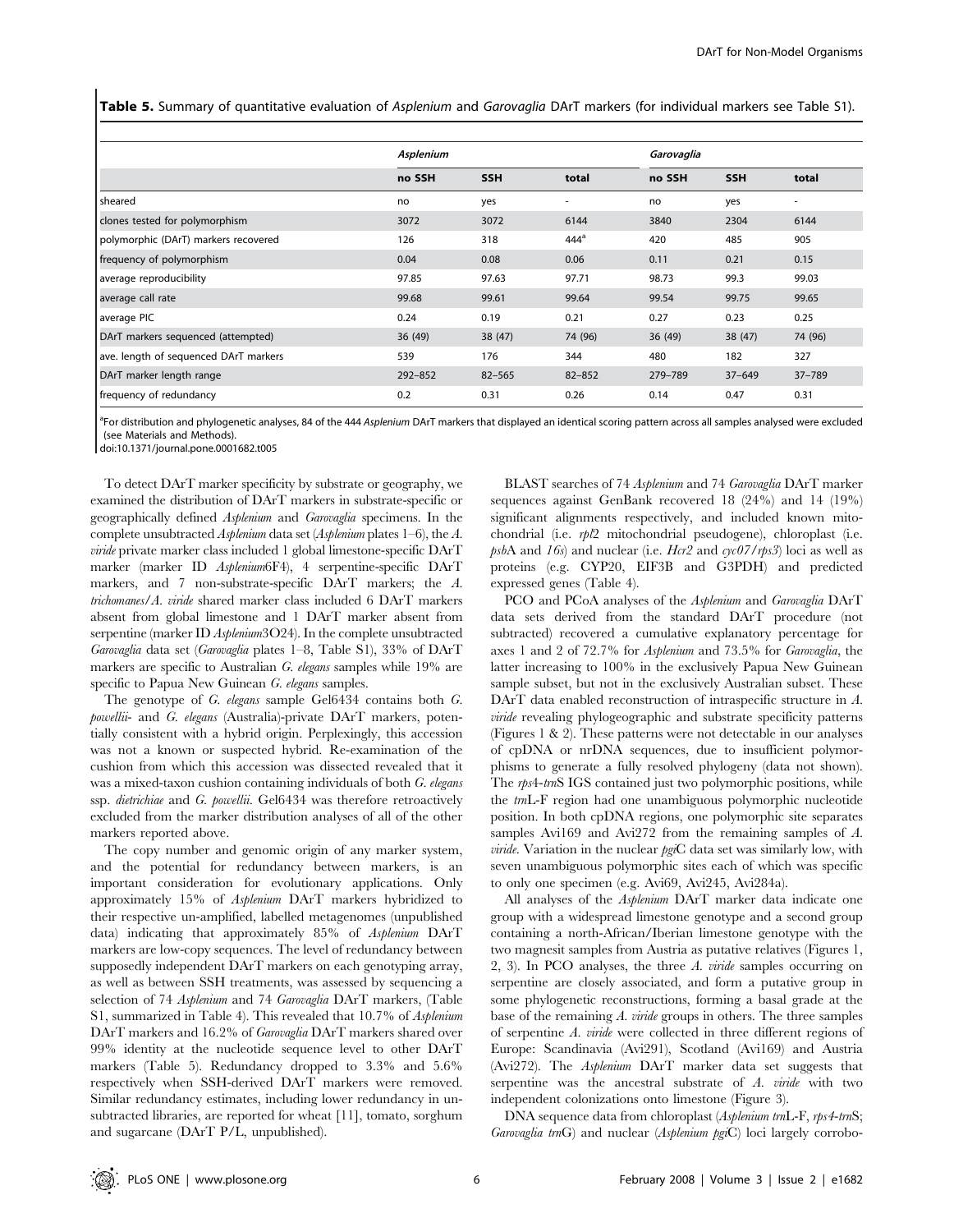

Figure 1. Two dimensional PCO scatter plot of the *Asplenium viride* DArT marker data set (triangles) plus a single specimen of A. adulterinum (star) and A. trichomanes (hexagon). Color of symbol corresponds to the substrate on which the sample was growing: limestone = white, serpentine = black and magnesit = gray. Numbers correspond to the sample number (Table 1). doi:10.1371/journal.pone.0001682.g001

rated the results of the above analyses of Asplenium and Garovaglia DArT data (Figures 2 & 4 and unpublished data). The analysis of Garovaglia chloroplast DNA sequence data resulted in a phylogram with a clear separation of Papua New Guinean and Australian specimens (Figure 4). The same clusters were recovered using Garovaglia DArT markers. Neither cpDNA nor the highly variable DArT markers recovered any phylogeographic patterns within Australia. In a hierarchical PCO analysis procedure (step by step exclusion of more distantly related samples), no increase in the cumulative percentage explained by axes 1 and 2 was observed.

In both Asplenium and Garovaglia, DArT markers enabled the detection of additive variation caused by hybridization (A.



Figure 2. Splitgraph obtained by a NeighborNet analysis with LogDet distances for the Asplenium viride DArT marker set. Sample numbers, symbols and symbol colors as in Figure 1. The dotted ovals mark putative groups found in phylogenetic analyses (Figure 3). doi:10.1371/journal.pone.0001682.g002

adulterinum) or a mixed-taxon specimen (Garovaglia). The genotype of A. adulterinum, a known allopolyploid A. viride x trichomanes hybrid, contains DArT markers that are private to both A. trichomanes and to the widespread limestone A. viride (Table S1). The position of A. adulterinum in the PCO analysis is intermediate between that of A. trichomanes and widespread limestone A. viride (Figure 1). Chloroplast DNA sequence data corroborate these DArT-based results: A. adulterinum exhibits an A. viride chloroplast haplotype (100% sequence identity with the common cp haplotype of  $A$ . viride), consistent with the known maternal inheritance of chloroplast DNA in *Asplenium* and that *A. viride* is always *A. adulterinum's* ovule parent [31,32]. The genotype of the mixed-taxon Garovaglia sample Gel6434 contains DArT markers private to both G. powellii and the Australian G. elegans group.

### **Discussion**

This study demonstrates that the DArT protocol can be utilized to reproducibly detect largely low-copy genomic variation in sample sets from two lineages of seed-free land plants, suggesting that DArT may be useful across a broader taxonomic spectrum than that addressed in previous studies focusing on cultivated angiosperm species [6–11]. Asplenium and Garovaglia DArT data were useful for making biological inferences, for example, phylogeographic structure in plants with a high dispersal capacity, naturally occurring hybridization, exploration of chimeric environmental samples, and the reconstruction of ecological differentiation. Here we discuss procedures for both detecting and analysing DArT data for evolutionary applications, practical considerations for investigators, and the evolutionary hypotheses suggested by these results.

# Procedures for detecting DArT markers for evolutionary studies

The frequencies of polymorphism detected on the Asplenium (6%) and Garovaglia (15%) discovery arrays are similar to those reported for previous studies in cultivated angiosperms and their wild relatives: barley (2.9–10.4%) [12], cassava (9–14%) [10],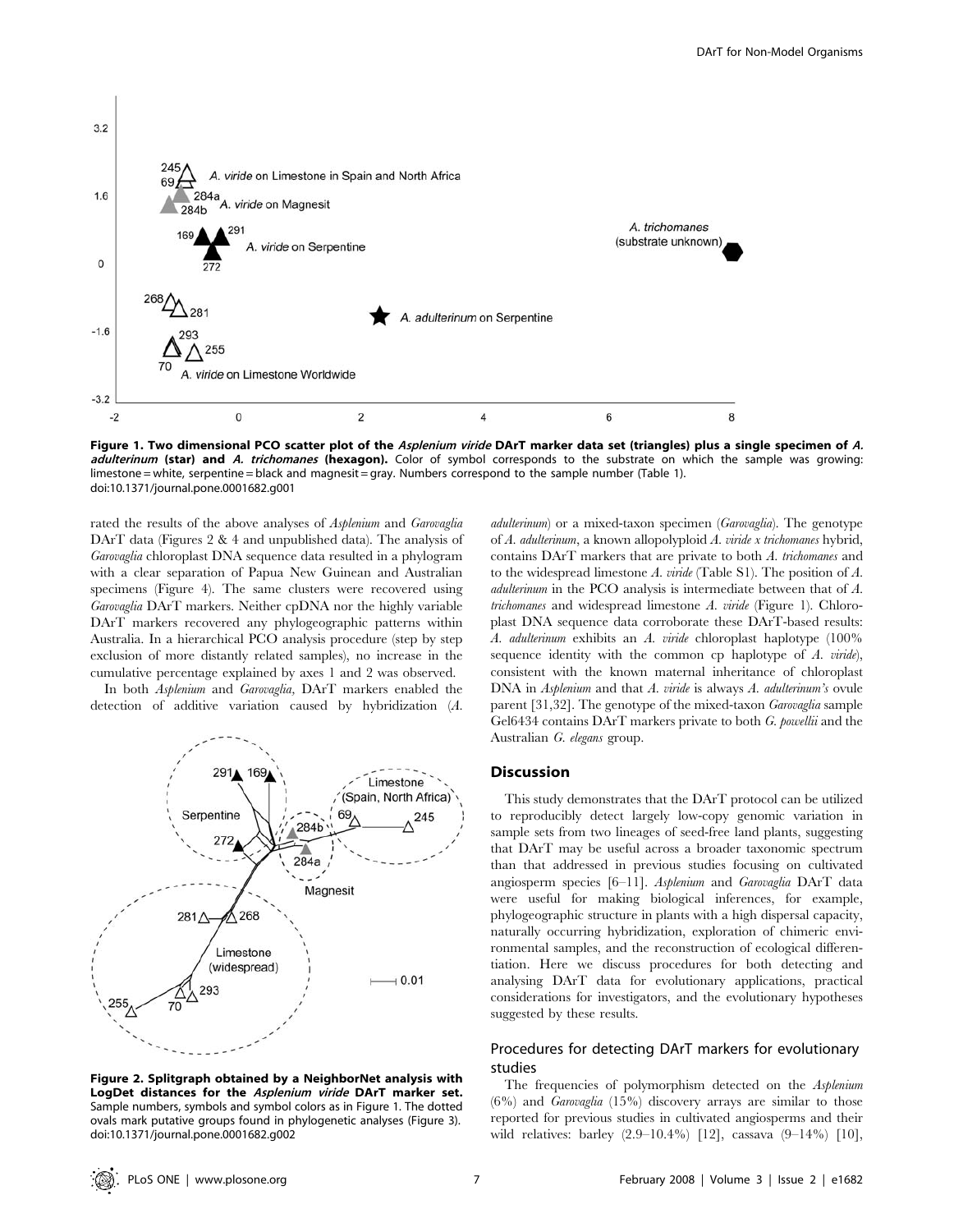

Figure 3. Consensus phylogram obtained using Bayesian inference of phylogeny analyses for the A. viride DArT marker data set rooted with A. trichomanes. Posterior probabilities (0.XX), maximum parsimony bootstrap values (M XX), and bootstrap values for a neighbor joining distance analyses with Nei-Li distances (N XX) are given above branches if they are  $>0.75$  for posterior probabilities or .50% for bootstrap values. Sample numbers and symbols as in Figure 1. Color of symbol corresponds to the substrate on which the sample was growing: limestone = yellow, serpentine = dark red and magnesit = green. Branch color corresponds to the character state reconstructed using a maximum parsimony approach. The pie charts represent the likelihood of substrate preference for branches with a putative switch between limestone, magnesit, or serpentine substrates, shown as either limestone versus non-limestone or serpentine versus non-serpentine. doi:10.1371/journal.pone.0001682.g003

mouse-ear cress (7.3%) [6]. The number of polymorphic DArT markers obtained from Asplenium (444) and Garovaglia (905) is a function of number DArT clones screened in the discovery array step, and the frequency of polymorphism therein. Because marker redundancy was estimated as less than 10% between DArT markers from un-subtracted metagenomic libraries, it is clear that several times as many DArT markers can be developed for the Asplenium or Garovaglia metagenomes through screening additional clones/arrays before saturation of marker libraries is reached.

That the average PIC values (0.21 for Asplenium, 0.25 for Garovaglia) are lower than previous DArT studies in barley (0.38) [7] and cassava (0.42) [10], and is likely due to the choice of sample sets with a strong structure, and clearly defined outgroups. All DArT markers private to the outgroups exhibited low PIC values as expected, and thus the high frequency of such markers impacted strongly on average PIC value.

Because the aim of this study was to pilot DArT in new taxonomic contexts and apply it to different classes of questions, a range of methodologies were compared to inform similar future studies. The distributions of DArT markers derived from samplespecific vs. pooled metagenomes exhibited expected shifts in marker distribution. For example, the DArT markers derived from one A. viride sample (Avi284b, Asplenium plates 7 & 8) or the A. viride



Figure 4. Two-dimensional PCO scatter plot of the Garovaglia elegans DArT marker data set superimposed with the phylogenetic tree obtained based on cpDNA. Garovaglia powelli is included to root the phylogenetic tree. Triangles correspond to single species samples, whereas the star corresponds to a mixed sample that includes individuals of G. elegans and G. powellii. doi:10.1371/journal.pone.0001682.g004

sub-metagenome (Asplenium plates 9, 10, 13 & 14) were enriched for markers private to and shared with A. viride compared to the baseline marker set derived from the complete pooled Asplenium metagenome. Similarly, the distributions of DArT markers derived from subtracted vs. un-subtracted libraries exhibited expected shifts in marker distribution. For example, when Avi284b genomic DNA was subtracted from the A. viride sub-metagenome (all A. viride samples except Av284b), the number of A. viride private polymorphisms was enriched as expected. Thus restricting the starting metagenome and/or performing SSH allows investigators to intentionally enrich for DArT markers private to any one or more input samples in cases where such an enrichment is desired. However, when the maximum number of random markers is preferred, such as for unbiased evolutionary analyses, SSH is unnecessary for or even detrimental to the detection and typing of DArT markers in randomly derived sample sets.

# Procedures for analysing DArT markers to reconstruct the evolutionary history of plant species

The phylogenetic analyses of Asplenium and Garovaglia DArT data largely corroborated results generated using direct sequencing, and often improved upon the resolution provided by these methods. Considering the small sample set used in these pilot studies, our result holds much promise for the use of DArT to address evolutionary-genetic hypotheses when large sample sets are employed. The two case studies were designed to demonstrate the utility of DArT markers for studies in which highly variable markers are required for evolutionary interpretation and in which relationships are poorly resolved using DNA sequence data due to a low level of variation. Various other marker systems, isozymes and arbitrarily amplified dominant (AAD) markers for example, have been employed to overcome this problem [4,33,34]. DArT markers share several features with AAD markers but also differ substantially in other respects. DArT markers and AAD markers have the same binary data structure, that is, presence or absence of markers or bands and a dominant inheritance. Here we discuss some of the relevant distinguishing features of DArT data in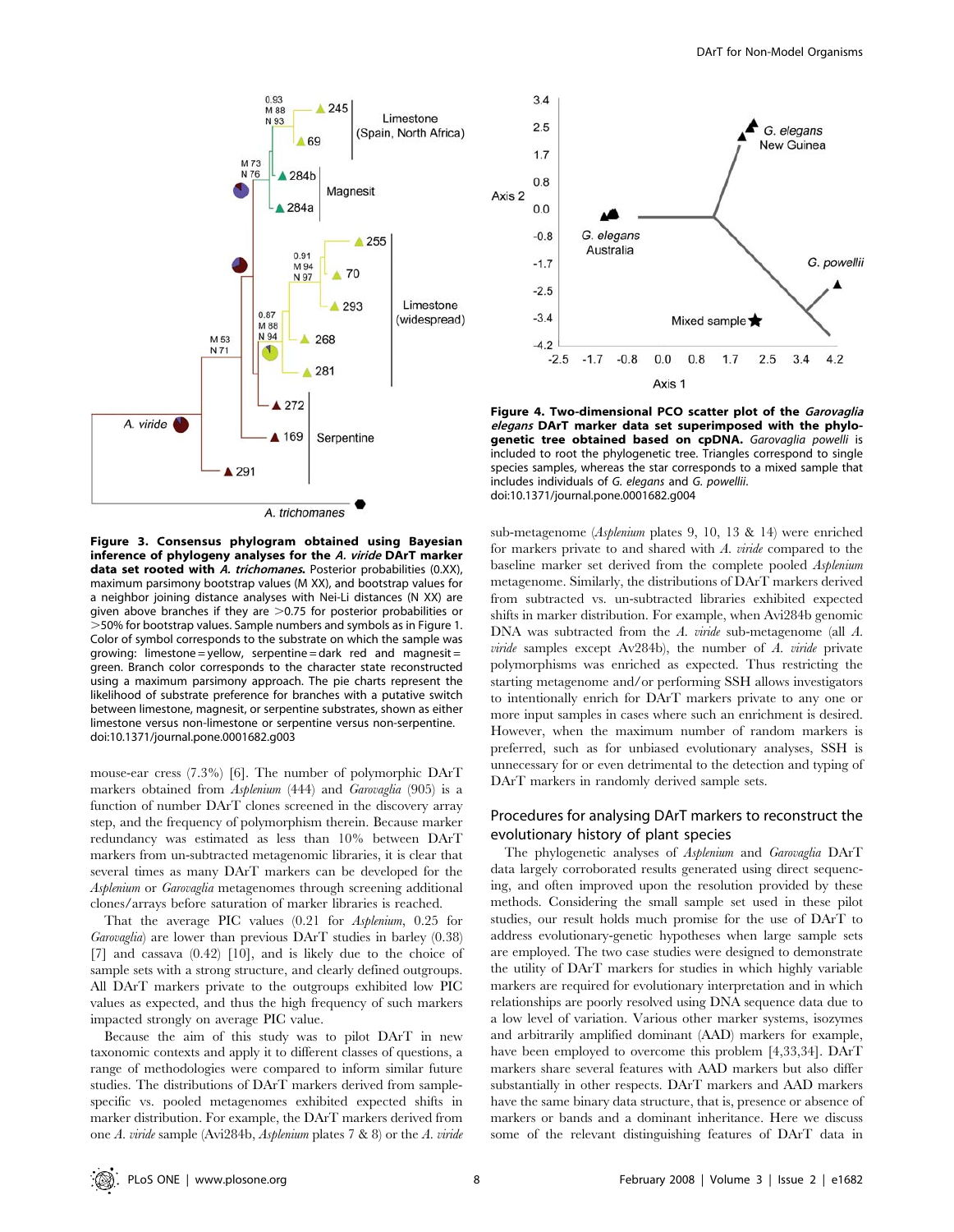comparison with AAD markers, and recommend how DArT data should be handled in phylogenetic or phylogeographic studies.

Non-independence of markers and false homology of bands are common problems associated with AAD markers. These drawbacks restrict the application of AAD markers to very closely related samples (e.g. within species) and often necessitate a dense sampling of the lineages to infer evolutionary history [4]. Because DArT markers are detected by DNA-DNA hybridization rather than fragment size, DArT markers were expected to suffer only a very low level of erroneous homology assessment/assignment. This assumption was validated by Wenzl et al. [12] through genetic mapping of over 2000 DArT markers in many mapping populations of barley, where fewer than 2% of the markers mapped to more than one locus in the genome. The high percentage (mostly above 70%) accumulation for axis 1 and axis 2 in all PCO and PCoA analyses of DArT markers in both case studies provides additional support that this expectation is justified. DNA sequencing of DArT markers confirmed that redundancy between different DArT markers is low. Some DArT markers, however, are still likely to be erroneously scored as independent if they originated from partially overlapping genomic regions. DArT marker DNA sequences suggest that very few DArT markers are mistakenly treated as independent and further comfort is derived from the observation that all three plant genomes contributed to the DArT data set.

A related problem is the assumption of homology when DArT markers are absent and data are analysed in a parsimony framework [35]. Similar to other presence/absence data (AFLP, ISSR), homology assessment is restricted to the hypothesis that the state of presence is the result of presence of homologous markers but the state of absence may be the result of alternative processes [35]. Currently, it is not possible to evaluate the putative misleading effects of such a bias. A further restriction of presence/absence data is the limited number of character states (two). However, this problem is likely to be offset by the large number of DArT markers available [35], which exceeds several hundred for both case studies presented here.

Distance-based methods are putatively less affected by these problems because some similarity scores take data structure and heritage (which in DArT is likely dominant) into account. Thus, Nei-Li similarity score [36] is probably the most appropriate for DArT data, for the same reasons given for AFLP data, i.e. presence/absence data structure and dominant inheritance [37]. This is an advantage of using the DArT technique because existing software tools designed for analyses of AAD markers can be easily adjusted to analyse DArT data. However, users should keep in mind the existence of modified versions of these distance measures [37]. The selection of tree building algorithms, for example UPGMA and Neighbor-Joining (NJ) is also important in the context of distance-based approaches. UPGMA is likely to result in incorrect topology as the result of the imbalanced distribution of variation among putative branches in the tree. Recently developed approaches such as NeighborNet and split decomposition analyses as implemented in Splitstree [28] are likely to be more powerful approaches for phylogenetic reconstruction based on DArT data transformed into appropriate distance matrices. Importantly, DArT procedures hold the potential to generate co-dominant markers by taking into account the strength of the signal for each DArT marker. This improvement could potentially overcome several restrictions limiting the analyses of AAD markers and current (dominant) DArT markers.

In general, character-based approaches are a more powerful tool to assess phylogenetic patterns and some authors therefore argue for their superiority [35]. Most parsimony analyses are now commonly used in addition to distance based approaches to evaluate AAD data sets, and these analyses should also be employed to analyse DArT data sets. More recently, Bayesian inference of phylogeny was made available by implementing a restriction site (binary) model based on an F81-like model into MrBayes 3.01 [26]. This model can also be used to analyse DArT marker data sets due to the underlying assumptions for the restriction sites model, non-observable absence data for example, fitting the structure of DArT data.

#### Practical advantages of DArT in evolutionary research

The results reported here provoke the question: what are the practical advantages and disadvantages of using DArT (as opposed to other methods) to detect genomic variation for analysis in an evolutionary or phylogenetic framework? DArT offers seven key advantages over other widely used methods for detecting molecular variation: First, DArT is a sequence-independent discovery tool that requires no preliminary sequence information such as the identification of candidate loci or time-intensive development and optimization of primers. Thus DArT is likely to find variable sequences that other sequence-dependent technologies might miss. Second, DArT recovers a high level of variation, and offers the potential for very high throughput analysis of both markers and specimens. Third, the presence of a DArT marker is determined by DNA-DNA hybridization rather than fragment length and hence DArT suffers less from ambiguous homology assessments than other finger-printing methods utilising AAD markers, especially RAPDs, ISSRs and AFLPs [4]. Indeed, independent segregation of DArT markers in mapping experiments in barley [12] as well as in other species like wheat and sorghum (unpublished data) provides strong evidence for this point. Fourth, DArT is highly reproducible; DArT marker scoring is consistent among independent replicates (this study and [7]), indicating that DArT may be a more reliable genotyping method than other AAD markers [4]. Fifth, redundancy between DArT markers is both quantifiable and low (this study and [7]). Sixth, DArT markers are very easily sequenced (no gel isolation required), allowing similarity searches against sequence databases and internal redundancy estimates. Twenty-four percent of Asplenium and 19% of Garovaglia DArT marker DNA sequences yielded GenBank alignments including known mitochondrial, chloroplast and nuclear loci, proteins and predicted expressed genes (Table 4). Amongst these were matches to rpl2, psbA and rps3 genes, and the locus encoding G3PDH, all of which are routinely used in sequence-based evolutionary studies in plants [38–44]. This demonstrates that DArT is capable of identifying known polymorphic loci, and suggests that the sequences of the hundreds of other unknown polymorphic fragments recovered by DArT may facilitate primer design for the amplification of novel target loci for direct sequencing. Finally, DArT is able to detect both genetic hybrids and chimeric environmental samples, demonstrating its utility for studies exploring the origin of hybrids and their specific genetic structure.

#### Evolutionary insights derived from this study

Analyses of Asplenium and Garovaglia DArT data enabled the reconstruction of intraspecific structure in A. viride and G. elegans and revealed substrate specificity and/or phylogeographic patterns which, for A. viride, were not detectable using chloroplast or nuclear DNA sequences. All analyses of the Asplenium DArT data indicated a widespread limestone genotype group and a second limestone genotype group occurring in northern Africa and the Iberian Peninsula, incorporating two magnesit samples from Austria as putative relatives (Figures 1, 2, 3). The phylogeographic and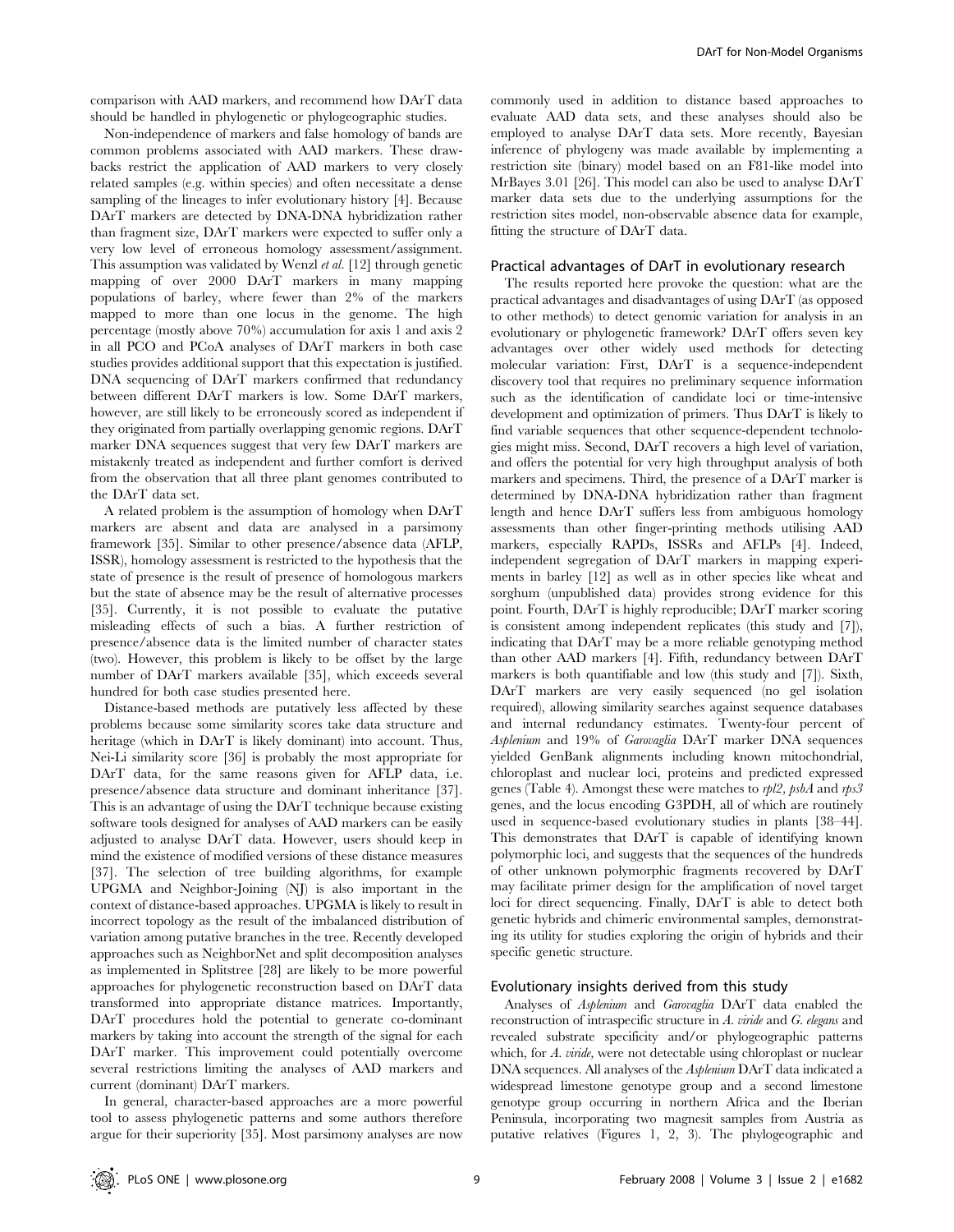substrate specificity patterns detected in analyses of A. viride DArT data (Figures 1 and 2) provoke at least two alternative scenarios of substrate evolution in  $A$ . viride: (1)  $A$ . viride originated on serpentine and twice colonized limestone habitats or (2) the extant serpentine populations of  $A$ . *viride* are relicts able to survive on a less favorable substrate. Both scenarios are consistent with the lack of alleles private to serpentine populations of A. viride (unpublished data). For Garovaglia, both DArT and cpDNA data clearly separated the Australian from the Papua New Guinean samples (Figure 4). When contrasted against the geographical distinction between Papua New Guinean and Australian G. elegans (ssp. dietrichiae, endemic to Australia) specimens, the lack of micro-biogeographic structure detected in Australian ssp. dietrichiae clade (Figures 1 and 2) suggests a high rate of gene exchange among the Australian populations (which may be a reflection of its nanandrous breeding system) or a low rate of gene exchange between Australian and New Guinean populations. Lastly, DArT enabled the detection of additive variation caused by genetic hybridization (A. adulterinum) or a mixed-taxon specimen (G. elegans Gel6434).

In conclusion, while DArT has been previously used to complement existing technologies in crop breeding and genomics [10], our studies show that the abundant non *a priori* comparative molecular data generated by DArT also holds real potential for use in a wide range of high-throughput evolutionary studies. These include the detection of biological correlations and phenomena including similarity, hybridization, mixed environmental samples, ecological differentiation and geographical distribution, as well as other studies of non-model organisms including gene discovery, QTL mapping, population and conservation genetics, speciation and environmental forensics.

#### References

- 1. Avise JC (2004) Molecular markers, natural history, and evolution. Sunderland, MA: Sinauer Associates.
- 2. Ranz JM, Machado CA (2006) Uncovering evolutionary patterns of gene expression using microarrays. Trends in Ecology & Evolution 21: 29–37.
- 3. Gilad Y, Borevitz J (2006) Using DNA microarrays to study natural variation. Current Opinion in Genetics & Development 16: 553–558.
- 4. Bussell JD, Waycott M, Chappill JA (2005) Arbitrarily amplified DNA markers as characters for phylogenetic inference. Perspectives in Plant Ecology Evolution and Systematics 7: 3–26.
- 5. Kilian A, Huttner E, Wenzl P, Jaccoud D, Carling J, et al. (2003) The fast and the cheap: SNP and DArT-based whole genome profiling for crop improvement. In: Tuberosa R, Phillips RL, Gale M, eds. In the Wake of the Double Helix: From the Green Revolution to the Gene Revolution. Bologna, Italy: Avenue Media. pp 443–461.
- 6. Wittenberg AHJ, van der Lee T, Cayla C, Kilian A, Visser RGF, et al. (2005) Validation of the high-throughput marker technology DArT using the model plant Arabidopsis thaliana. Molecular Genetics and Genomics 274: 30–39.
- 7. Wenzl P, Carling J, Kudrna D, Jaccoud D, Huttner E, et al. (2004) Diversity Arrays Technology (DArT) for whole-genome profiling of barley. Proceedings of the National Academy of Sciences of the United States of America 101: 9915–9920.
- 8. Jaccoud D, Peng K, Feinstein D, Kilian A (2001) Diversity Arrays: a solid state technology for sequence information independent genotypinG. Nucleic Acids Research 29: 1–7.
- 9. Lezar S, Myburg AA, Berger DK, Wingfield MJ, Wingfield BD (2004) Development and assessment of microarray-based DNA fingerprinting in Eucalyptus grandis. Theoretical and Applied Genetics 109: 1329–1336.
- 10. Xia L, Peng KM, Yang SY, Wenzl P, de Vicente MC, et al. (2005) DArT for high-throughput genotyping of Cassava (Manihot esculenta) and its wild relatives. Theoretical and Applied Genetics 110: 1092–1098.
- 11. Akbari M, Wenzl P, Caig V, Carling J, Xia L, et al. (2006) Diversity arrays technology (DArT) for high-throughput profiling of the hexaploid wheat genome. Theoretical and Applied Genetics 113: 1409–1420.
- 12. Wenzl P, Li HB, Carling J, Zhou MX, Raman H, et al. (2006) A high-density consensus map of barley linking DArT markers to SSR, RFLP and STS loci and agricultural traits. BMC Genomics 7: 206.
- 13. Yang SY, Pang W, Ash G, Harper J, Carling J, et al. (2006) Low level of genetic diversity in cultivated pigeonpea compared to its wild relatives is revealed by diversity arrays technology. Theoretical and Applied Genetics 113: 585–595.

#### Supporting Information

Table S1 DArT markers, specimen genotypes and sequenceassociated data. This supplementary table contains 1) detailed information about each of the 1349 DArT markers recovered for this study including marker-specific library preparation data and statistics, 2) DArT genotyptes of Asplenium and Garovaglia specimens, and 3) sequence-associated data from each of the 148 sequenced DArT markers including GenBank accession numbers, fragment lengths, blastn and tblastx identifications, % identity (closest match), and number different species hit for same function. Found at: doi:10.1371/journal.pone.0001682.s001 (0.50 MB XLS)

## Acknowledgments

We acknowledge Heinar Streimann and Jacques de Sloover for collecting Garovaglia specimens in Papua New Guinea and the curators of the New York Botanical Garden (NY) for giving us permission to use these specimens, Drs Adolf and Oluna Ceska, Dr Curtis Bjjoerk, Dr Fred Rumsey, Dr Mark Carine and Mr Stephan Jessen for support collecting Asplenium specimens, and Meredith Murphy Thomas for technical assistance. We also thank many members of Diversity Arrays Technology Pty Ltd team for help in execution of this project.

## Author Contributions

Conceived and designed the experiments: KJ AK. Performed the experiments: KJ SA ME LR GU NP. Analyzed the data: KJ HS SA ME LR NP AK. Contributed reagents/materials/analysis tools: AN JV AK. Wrote the paper: KJ HS SA AK. Other: Technical assistance: SR.

- 14. Lovis JD, Reichstein T (1967) Über das spontane Entstehen von Asplenium adulterinum aus einem natürlichen Bastard. Die Natuerwissenschaften 55: 117–120.
- 15. Doyle J, Doyle J (1987) A rapid DNA isolation procedure for small quantities of fresh leaf tissue. Phytochem. Bull. 19: 11–15.
- 16. Trewick SA, Morgan-Richards M, Russell SJ, Henderson S, Rumsey FJ, et al. (2002) Polyploidy, phylogeography and Pleistocene refugia of the rockfern Asplenium ceterach: evidence from chloroplast DNA. Molecular Ecology 11: 2003–2012.
- 17. Diatchenko L, Lau YFC, Campbell AP, Chenchik A, Moqadam F, et al. (1996) Suppression subtractive hybridization: A method for generating differentially regulated or tissue-specific cDNA probes and libraries. Proceedings of the National Academy of Sciences of the United States of America 93: 6025–6030.
- 18. Anderson JA, Churchill GA, Autrique JE, Tanksley SD, Sorrells ME (1993) Optimizing Parental Selection for Genetic-Linkage Maps. Genome 36: 181–186.
- 19. Taberlet P, Gielly L, Pautou G, Bouvet J (1991) Universal Primers for Amplification of 3 Noncoding Regions of Chloroplast DNA. Plant Molecular Biology 17: 1105–1109.
- 20. Schneider H, Ranker T, Russell SJ, Cranfill R, Geiger JMO, et al. (2005) Origin of the endemic fern genus Diellia coincides with the renewal of Hawaiian terrestrial life in the Miocene. Proceedings of the Royal Society B-Biological Sciences 272: 455–460.
- 21. Ishikawa H, Watano Y, Kano K, Ito M, Kurita S (2002) Development of primer sets for PCR amplification of the PgiC gene in ferns. Journal of Plant Research 115: 65–70.
- 22. Pedersen N, Newton AE (2007) Phylogenetic and morphological studies within the Ptychomniales, with emphasis on the evolution of dwarf males. In: Newton AE, Tangney R, DeLuna E, eds. Pleurocarpous Mosses: Systematics and Evolution. Boca Raton, FL: CRC Press (Taylor & Francis Group). pp 367–392.
- 23. Altschul SF, Madden TL, Schaffer AA, Zhang JH, Zhang Z, et al. (1997) Gapped BLAST and PSI-BLAST: a new generation of protein database search programs. Nucleic Acids Research 25: 3389–3402.
- 24. Hammer O, Harper D, Ryan P (2001) PAST: Palaeontological Statistics Software package for education and data analysis. Palaeontologia Electronica 4: 9.
- 25. Maddison WP, Maddison DR (1989) Interactive Analysis of Phylogeny and Character Evolution Using the Computer-Program Macclade. Folia Primatologica 53: 190–202.